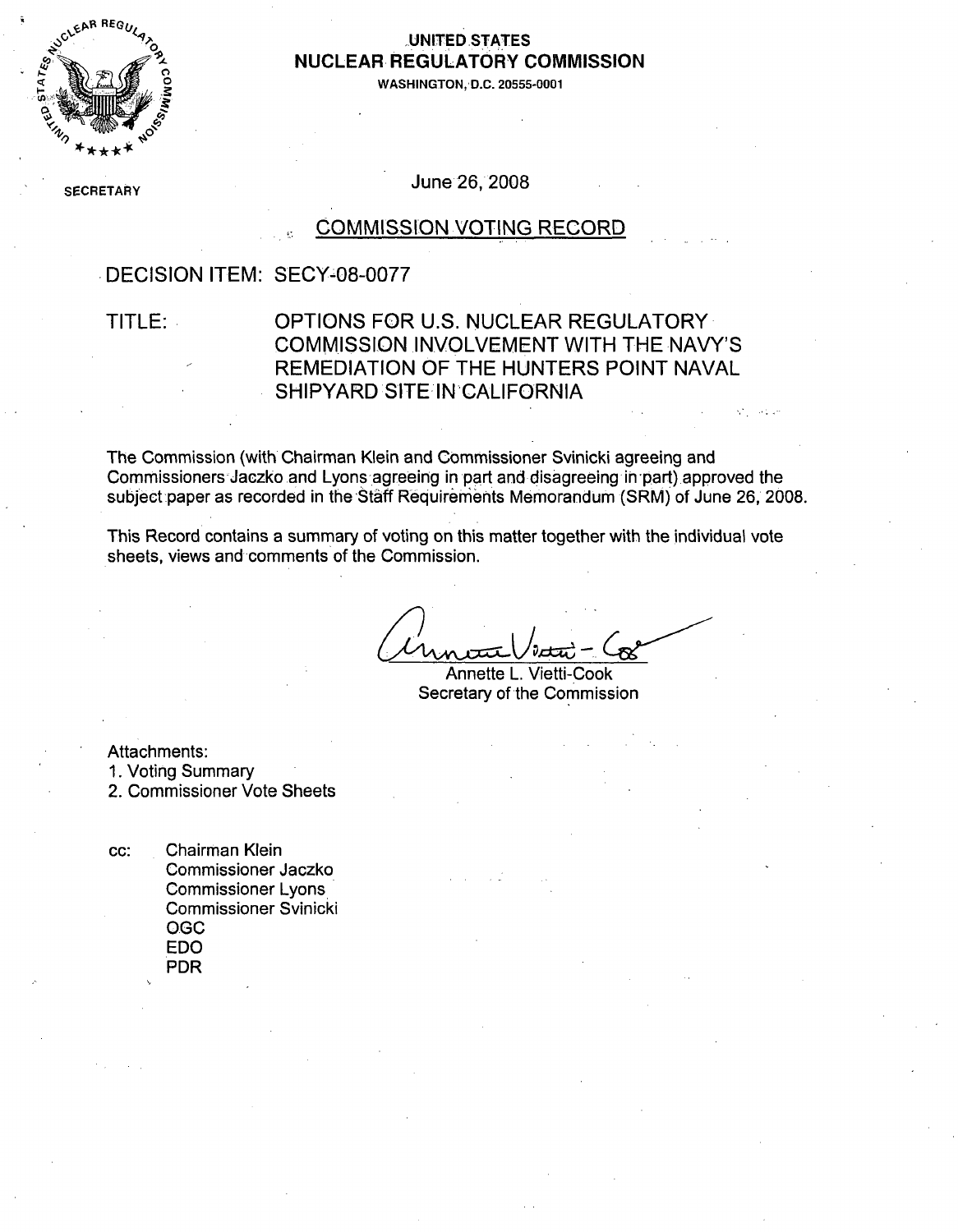#### VOTING SUMMARY - SECY-08-0077

#### RECORDED VOTES

|                       |   | APRVD DISAPRVD ABSTAIN PARTICIP COMMENTS | <b>NOT</b> |   | <b>DATE</b>        |
|-----------------------|---|------------------------------------------|------------|---|--------------------|
| CHRM. KLEIN           | X |                                          |            | X | 6/23/08            |
| COMR. JACZKO          | X | X.                                       |            | X | 6/12/08            |
| <b>COMR. LYONS</b>    | X | X                                        |            | X | i de l'A<br>6/6/08 |
| <b>COMR. SVINICKI</b> |   |                                          |            | X | 6/11/08            |

ر بۇرۇرۇپ قاترا

#### COMMENT RESOLUTION

In their vote sheets, Chairman Klein and Commissioner Svinicki approved and Commissioners Jaczko and Lyons approved in part and disapproved in part the staff's recommendations and provided some additional comments. Subsequently, the comments of the Commission were incorporated into the guidance to staff as reflected in the SRM issued on June 26, 2008.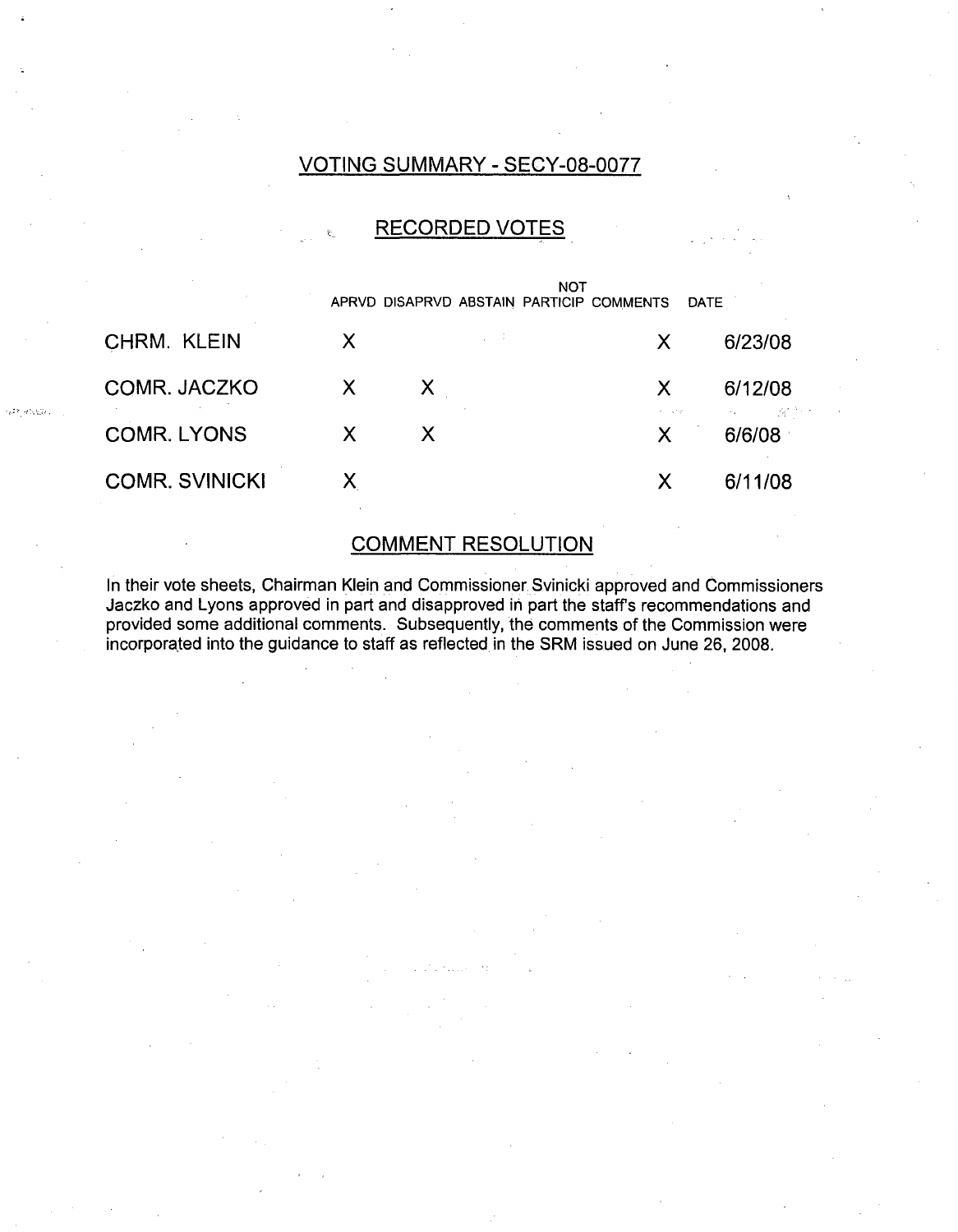#### RESPONSE SHEET

| TO: |  | <b>Annette Vietti-Cook, Secretary</b> |  |
|-----|--|---------------------------------------|--|
|-----|--|---------------------------------------|--|

FROM: CHAIRMAN KLEIN

SUBJECT: SECY-08-0077 - OPTIONS FOR U.S. NUCLEAR REGULATORY COMMISSION INVOLVEMENT WITH THE NAVY'S REMEDIATION OF THE HUNTERS POINT NAVAL SHIPYARD SITE IN **CALIFORNIA** 

| Approved | ^^ |
|----------|----|
|          |    |

Disapproved \_\_\_\_\_ Abstain \_\_\_

.Not Participating **\_**

COMMENTS: Below Attached xx None

**SIGNATURE** 

6/ **A2** /2008 DATE

Entered on "STARS" Yes  $\swarrow$  No \_\_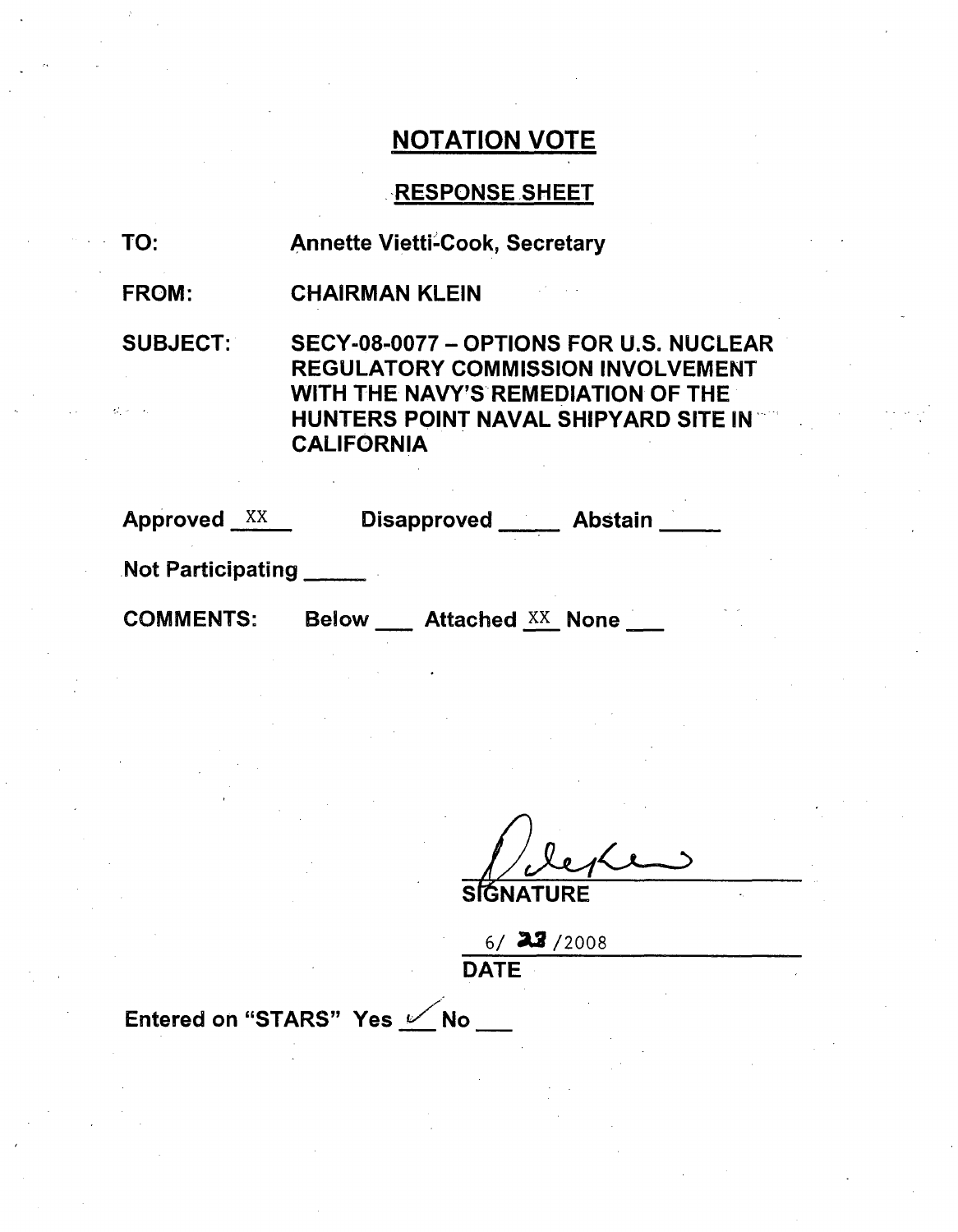#### Chairman Klein's Comments on **SECY-08-0077,** Options **for U.S.** Nuclear Regulatory Commission Involvement with the Navy's Remediation of the Hunters Point Naval Shipyard Site in California

I approve the staff's recommendation to rely on the Comprehensive Environmental Response, Compensation, and Liability Act (CERCLA) process and Environmental Protection Agency (EPA) oversight with limited NRC involvement to stay informed about the ongoing CERCLA process. It is prudent to apply the very limited resources needed to ensure the agency remains current on the progress of this complex remediation project.

In their votes on this paper, my colleagues direct the staff to evaluate the California Department of Public Health's request for technical assistance using the process outlined in Management Directive 5.7, "Technical Assistance to Agreement States." From my perspective, the NRC's ability to provide such assistance may be tenuous because the remediation is being done under the auspices of CERCLA, and not under the Atomic Energy Act's authority, which is the legal basis for California's agreement with the NRC. Therefore, as part of this evaluation, the staff should explicitly consider the appropriateness of the NRC's providing technical assistance to a CERCLA remediation project.

Dale E. Klein **6/z** /2008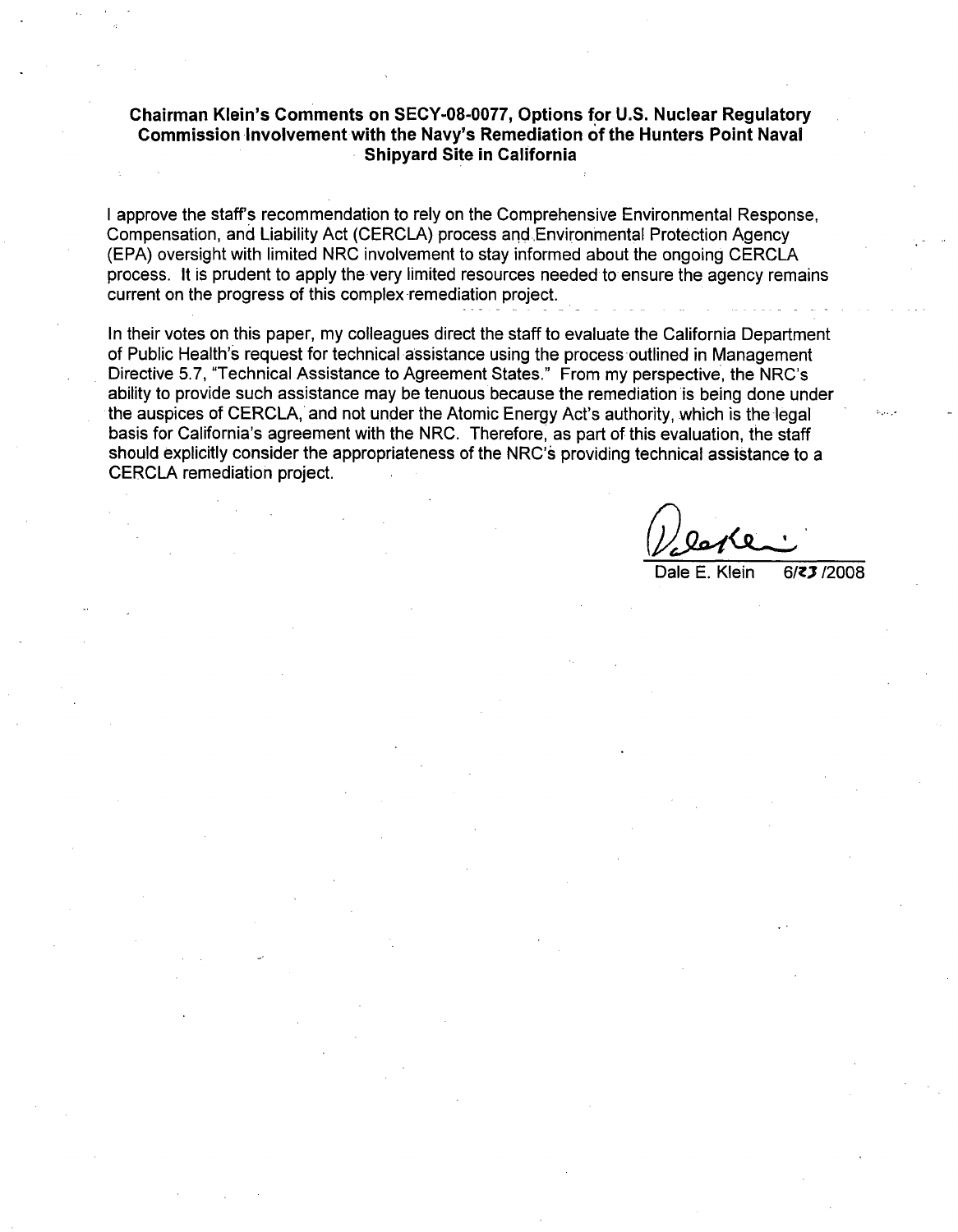#### RESPONSE.SHEET

| TO:             | a Carlos <sup>de</sup><br>■ Annette Vietti-Cook, Secretary                                                                                                                             |
|-----------------|----------------------------------------------------------------------------------------------------------------------------------------------------------------------------------------|
| <b>FROM:</b>    | <b>COMMISSIONER JACZKO</b>                                                                                                                                                             |
| <b>SUBJECT:</b> | SECY-08-0077 - OPTIONS FOR U.S. NUCLEAR<br><b>REGULATORY COMMISSION INVOLVEMENT</b><br>WITH THE NAVY'S REMEDIATION OF THE<br>HUNTERS POINT NAVAL SHIPYARD SITE IN<br><b>CALIFORNIA</b> |
| Approved $X$    | Disapproved $X$ Abstain                                                                                                                                                                |

Not Participating

**COMMENTS:** 

Below \_\_\_ Attached \_\_ None \_

**13t. I** dences of fecunical California  $Comm$ ssuner when the slote of

**SIGNATURE**  $6/11$ 

Entered on "STARS" Yes \_\_ No.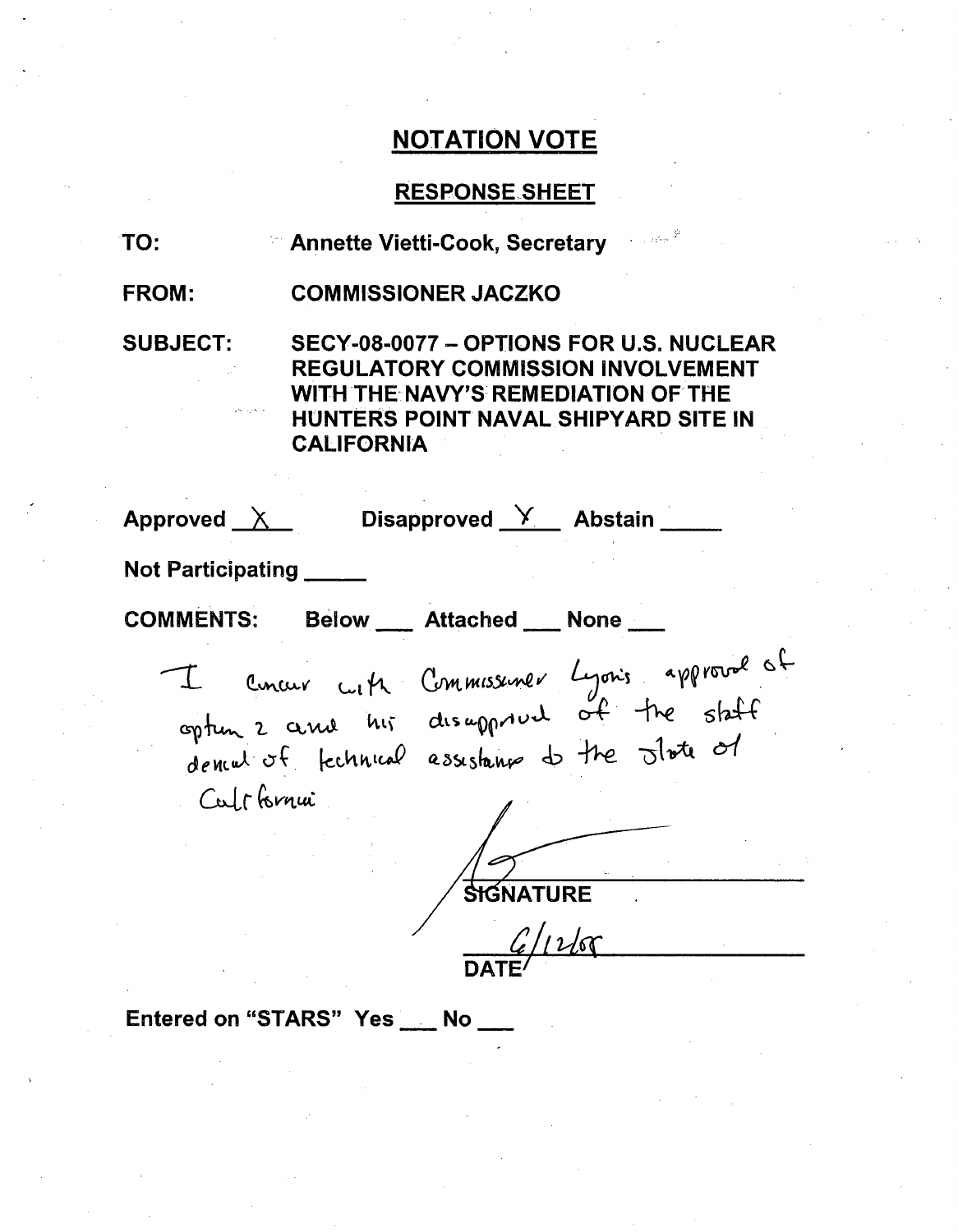# RESPONSE SHEET

| TO:               | <b>Annette Vietti-Cook, Secretary</b>                                                                                                                                                  |
|-------------------|----------------------------------------------------------------------------------------------------------------------------------------------------------------------------------------|
| <b>FROM:</b>      | <b>COMMISSIONER LYONS</b>                                                                                                                                                              |
| <b>SUBJECT:</b>   | SECY-08-0077 - OPTIONS FOR U.S. NUCLEAR<br><b>REGULATORY COMMISSION INVOLVEMENT</b><br>WITH THE NAVY'S REMEDIATION OF THE<br>HUNTERS POINT NAVAL SHIPYARD SITE IN<br><b>CALIFORNIA</b> |
|                   | in part<br>in part<br>Approved X Disapproved X Abstain                                                                                                                                 |
| Not Participating |                                                                                                                                                                                        |
| <b>COMMENTS:</b>  | <b>Below</b><br>Attached<br><b>None</b><br>X.                                                                                                                                          |

Peter B. Lyg<br>SIGNATURE

 $6608$ **DATE** 

Entered on "STARS"  $Yes \frac{\chi}{\Lambda}$  No \_\_\_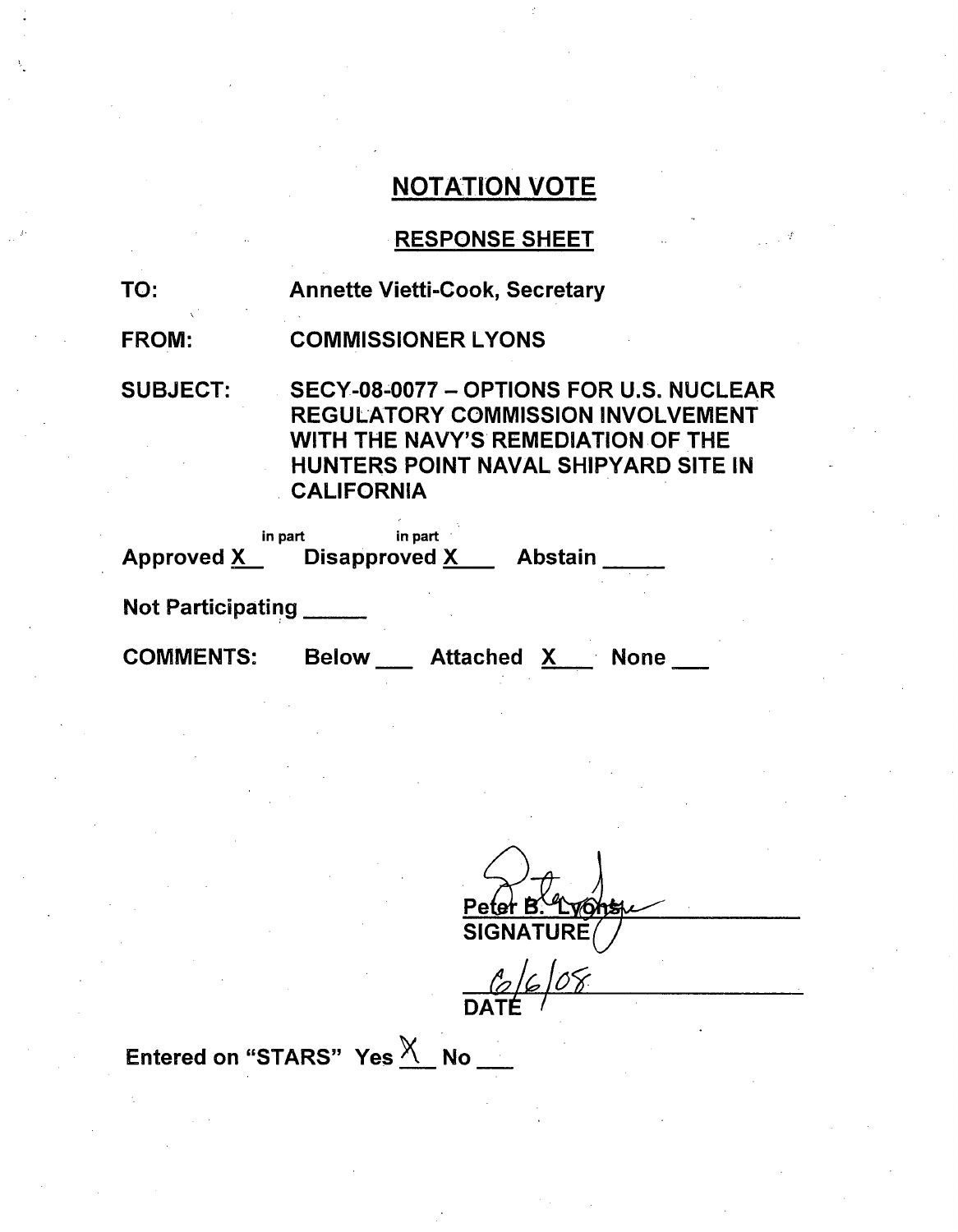#### Commissioner Lyons' Comments on **SECY-08-0077**

I approve in part and disapprove in part the staff's recommendation to approve Option 2, thereby, relying on CERCLA and EPA oversight with NRC maintaining only awareness about the ...ongoing CERCLA activities. This option will eliminate dual NRC and EPA regulation of CERCLA activities while ensuring the protection of public health and safety and the environment. I also approve preparation of the letters to EPA, the Navy and the Air Force, and publishing notice in the Federal Register of the Commission's decision on this issue. I do not, however, approve the negative response to the State of California's request for technical assistance. I believe that staff should work with California in accordance with Section C of the Handbook, Management Directive 5.7, "Technical Assistance to Agreement States" to determine if special technical expertise assistance could be provided. Any NRC assistance would be cost-reimbursable and, as resources permit, looking agencywide for the necessary technical expertise.

I appreciate the staffs effort to clearly and concisely present its analysis of a multidimensional and complex issue in this paper.

 $\bar{L}$  is a

. . . . .

Peter B. **fyf <sup>s</sup>**Date

.<br>Населени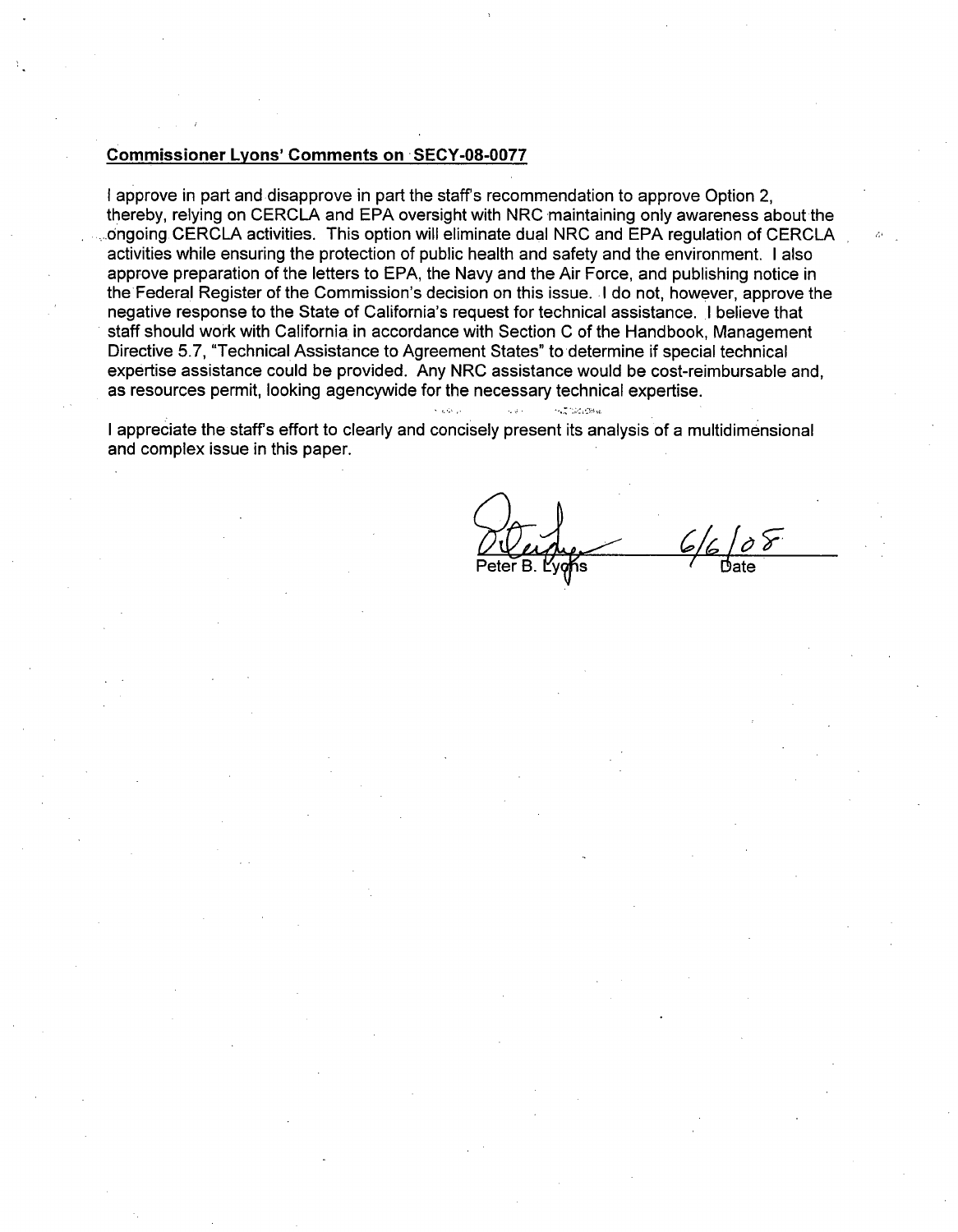# RESPONSE SHEET

| TO:                      | <b>Annette Vietti-Cook, Secretary</b>                                                                                                                                                         |  |  |
|--------------------------|-----------------------------------------------------------------------------------------------------------------------------------------------------------------------------------------------|--|--|
| <b>FROM:</b>             | <b>COMMISSIONER SVINICKI</b>                                                                                                                                                                  |  |  |
| <b>SUBJECT:</b>          | SECY-08-0077 - OPTIONS FOR U.S. NUCLEAR<br><b>REGULATORY COMMISSION INVOLVEMENT</b><br>WITH THE NAVY'S REMEDIATION OF THE<br><b>HUNTERS POINT NAVAL SHIPYARD SITE IN</b><br><b>CALIFORNIA</b> |  |  |
|                          | Approved X Disapproved Abstain                                                                                                                                                                |  |  |
| <b>Not Participating</b> |                                                                                                                                                                                               |  |  |
| <b>COMMENTS:</b>         | Below Attached X None                                                                                                                                                                         |  |  |

**SIGNATURE** 

61 (1 1200e DATE

Entered on "STARS" Yes  $\sqrt{\phantom{a}}$ No \_\_\_